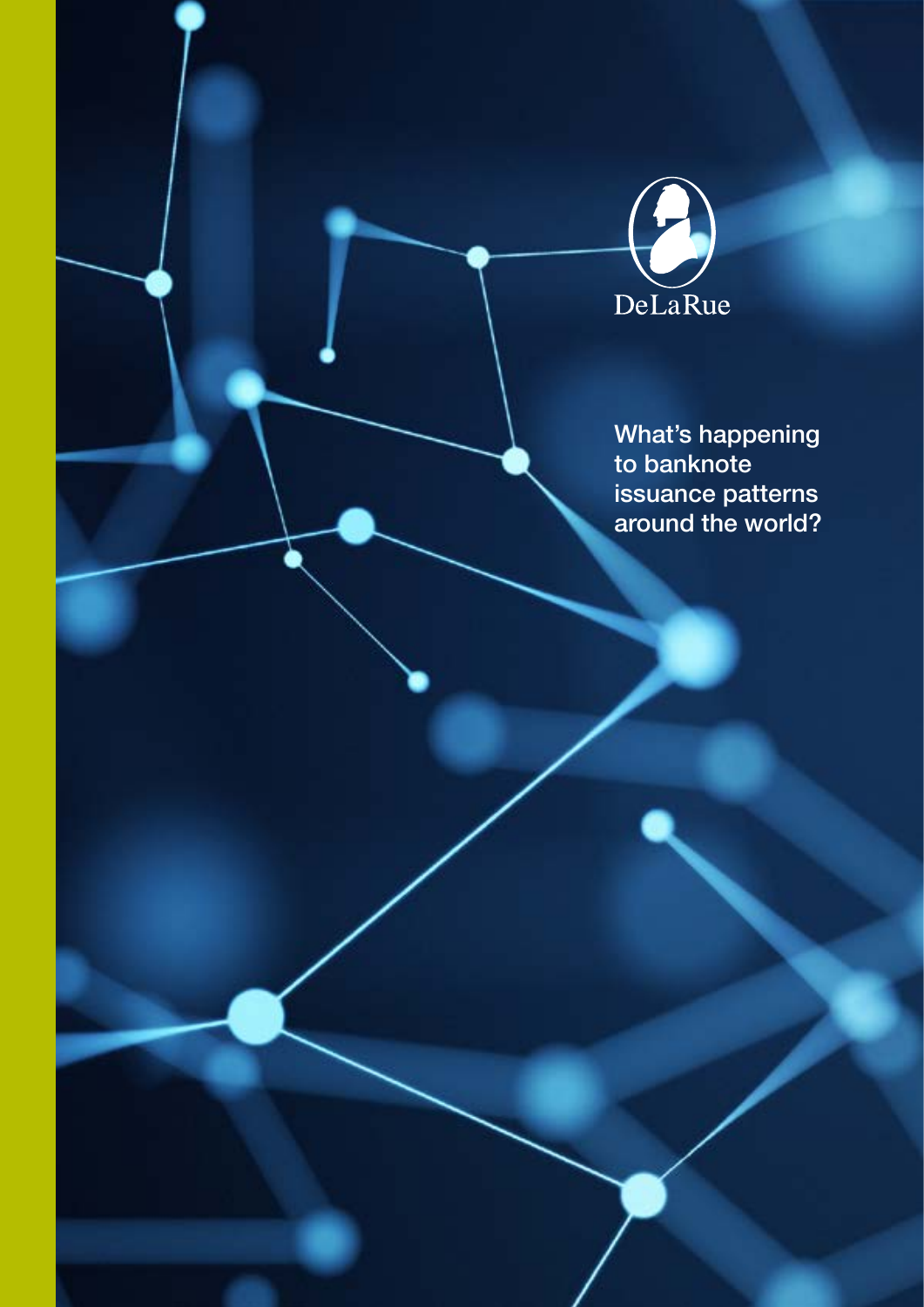

Industry Insights | Issue 3

### What's happening to banknote issuance patterns around the world?

Banknotes aren't going away – [in fact the volume of notes](https://cdn2.hubspot.net/hubfs/2752422/De%20La%20Rue%20Feb%202017/Images/Cash%20in%20Circulation.pdf?t=1523529595042)  [in circulation around the world is increasing.](https://cdn2.hubspot.net/hubfs/2752422/De%20La%20Rue%20Feb%202017/Images/Cash%20in%20Circulation.pdf?t=1523529595042) However the future of the value of cash in circulation is only part of the story. For a central bank or issuing authority interested in forecasting banknote demand or better understanding their banknote lifetimes, there are additional dimensions to consider and one of these is banknote issuance patterns. In this paper we look at what is happening to banknote issuance patterns around the world and discuss the different types of behaviours seen, as well as any consequences of these behaviours.

This report is the public-facing insights report. There is a more in-depth report available to DLR Analytics™ users, exploring issuance pattern classifications, the impact of denomination value and ATMs. Users of DLR Analytics™ can request the full report and / or the supporting data by emailing nikki.strickland@delarue.com



Data from central banks and DLR Analytics™ data (covering 165 issuing authorities in total) reveals that around 170 billion new banknotes are put into circulation ("issued") globally every year. That's a compound annual growth rate (CAGR) of 3% over the past ten years, boosted by significant historical growth in countries like India and China.<sup>i</sup>

But look more closely and regional differences emerge. While global CAGR growth in new banknote issuance is generally on the rise, the growth of individual regions (and countries within those regions) varies greatly. For example, between 2012 and 2016 there's been growth in the rates of issuance in Africa, Asia, LATAM and the Middle East, but North America has seen no growth and overall the UK, European and the Commonwealth of Independent States (CIS) cluster have experienced a slight drop in the rate of

new note issuance. Overall in all regions the total cash in circulation continues to grow, so this points to other things going on. New issuance growth rates can be particularly volatile at a country level (which will impact the regional average) because of the impact of specific country events. Any 2012 issuance peak would make the 2012 to 2016 CAGR appear lower and any 2016 peak would make the 2012 to 2016 CAGR appear lower, irrespective of the underlying trends.

### Issuance volumes versus Circulation volumes

One finding from our data is that issuance volume for most countries does not correlate with the volume of banknotes in circulation. This is not unexpected and is due to a number of factors:

- Note life variance the lifespan of a banknote varies significantly depending on the banknote specification, the sorter performance, the fitness standards of the central bank, the circulation policy and the environment that the banknote experiences. With adequate circulation velocities and - with all other things being equal - the useful life of paper banknotes is less on average compared to more durable substrates such as polymer.
- Changes in clean note policies can raise or lower the quality of banknotes in circulation. This will impact the rate at which banknotes are issued to replace notes that have reached the end of their useful life, but will not impact the overall number of banknotes in circulation.
- New banknote denominations and new banknotes series designs – will often lead to entire denominations in circulation being replaced with the new denomination. Although a spike in circulation volume at this time is not uncommon the spike in the rate of issuance is often much more dramatic.
- Denominational drift as the purchasing power of banknotes gradually change with time the rate at which need to be replaced by issuing new banknotes will also change.
- Issuance dates random or reactive issuance of new banknotes will make the data unpredictable. Natural disasters and other shock events can be particularly disruptive to issuance rates.

i Although this growth in issuance is likely to have been disrupted recently in India and China, which will be seen when last year's data is incorporated into the analysis.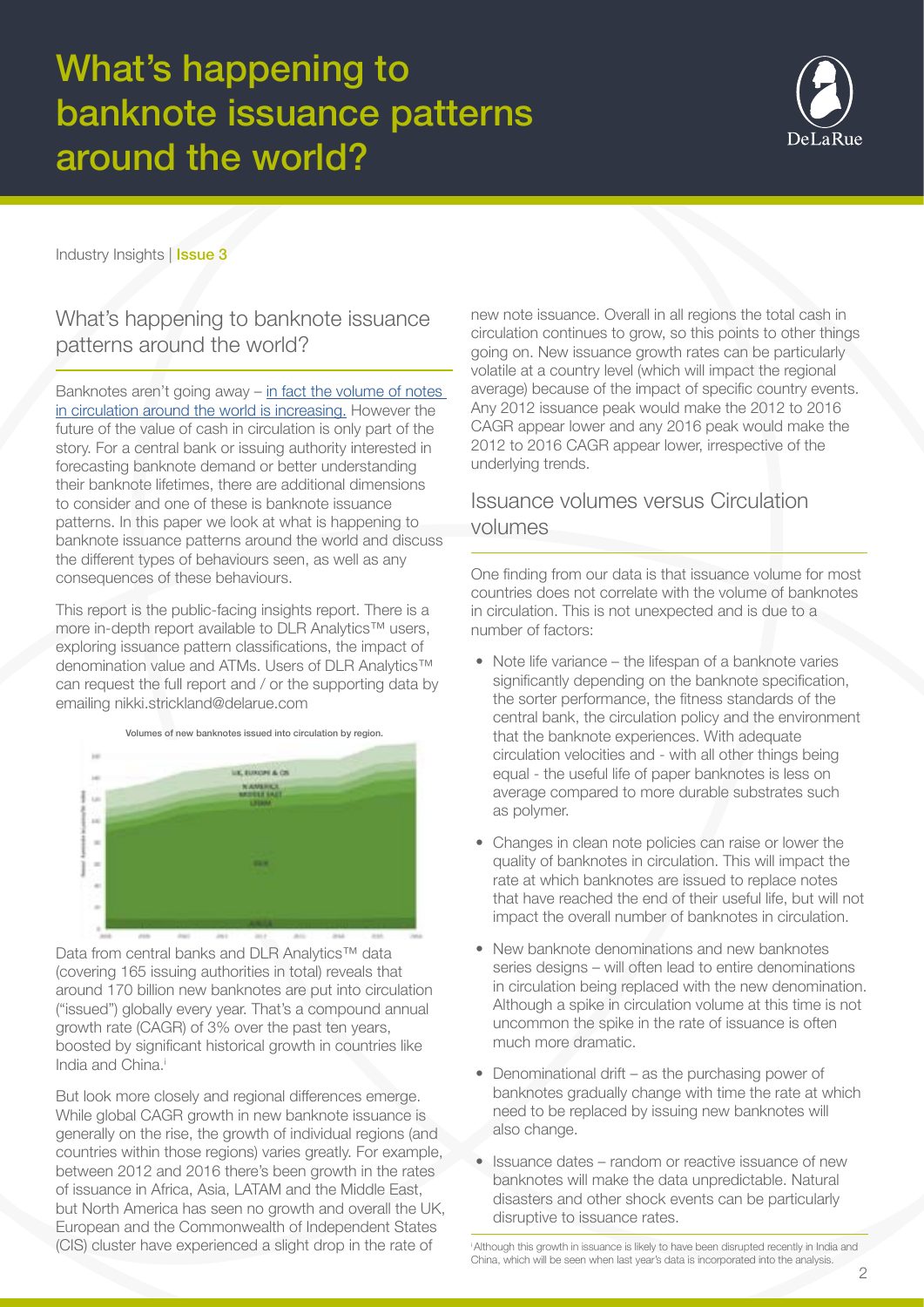

#### Industry Insights | **Issue 3**

There are a few instances of strong correlation between the number of banknotes issued and the number of notes in circulation. In Venezuela, for instance, correlation between the public data for issuance volumes and circulation volumes is 89 %. That's because of extremely high demand for new notes, indicating that existing notes (that would have otherwise been replaced) were left in circulation. Correlation is also possible for cash cycles where the circulation volume is growing uniformly, where issuance rates are regular and uniform and where no changes are happening in circulation.



All of these factors therefore become important to consider when forecasting future banknote demand. Previous analysis in De La Rue has indicated that 70 to 90% of the banknotes ordered are needed to replace banknotes that have worn out in circulation, so the replacement of worn out notes in circulation is an incredibly important factor in any banknote forecast.

### Types of issuance patterns

DLR Analytics™ data from around the world reveals three types of banknote issuance pattern: regular, event-driven and sporadic. By plotting note issuance over the course of several years, it's possible to build a detailed picture of how those patterns occur.



Milliam of New Issues 16 Sum of Re-Issues

**Regular issuance** is characterised by predictable monthly activity. There are some minor fluctuations and seasonal demand around the end of the year and some summer months. Peaks in demand can be easily predicted. This type of issuance pattern tends to lead to stable note life values calculated and a simpler forecasting process (assuming events don't change).

**Event-driven issuance**, on the other hand, is characterised by the issuance of new notes for special calendar events such as Eid in the Middle East, or Chinese New Year, when demand is particularly high. Often, the country will then rely on re-issued banknotes to meet demand for the rest of the year. For these patterns the policy around banknote issuance and banknote destruction can have a significant impact on the lifetime of the banknote. Some forecasting approaches are better than others at taking into account events that don't always repeat in the same month of the year.



**Sporadic issuance**, as its name suggests, is less tied to scheduled activity or events, making it harder to understand what drives demand and to predict when demand will occur. This is slightly more common in countries with smaller volumes of cash in circulation, but not always seen in those countries (and not exclusive to countries with smaller volumes of cash in circulation). Discussions and debate during forecasting exercises can be particularly useful if banknote issuance is more sporadic because the forecasting models are likely to be fitting to data that is also slightly more sporadic.



<sup>i</sup>http://www.bcv.org.ve/c2/indicadores.asp [Accessed February 2018]